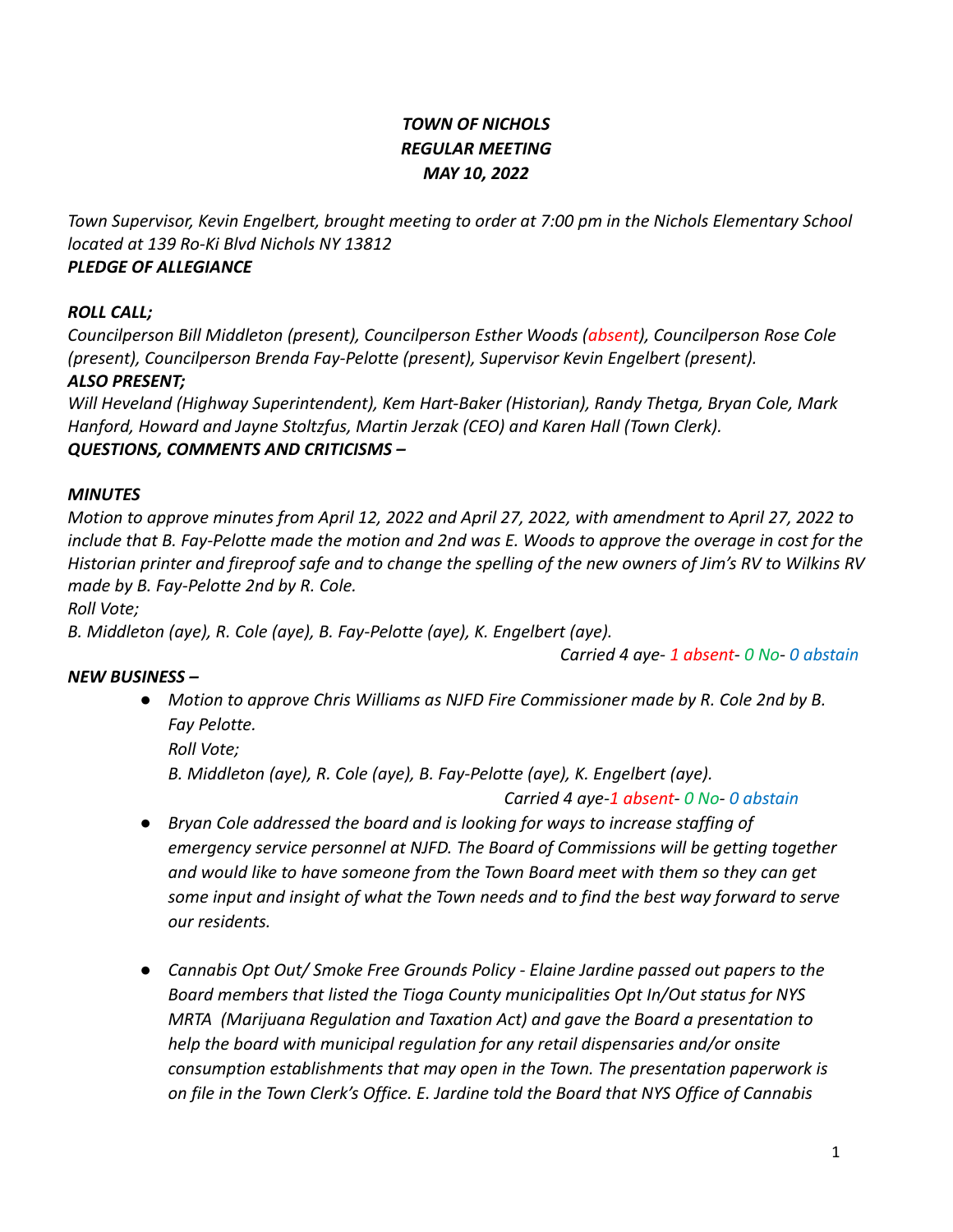*Management has started working on regulations and those should be complete in late 2022- early 2023. The NYSOCM should start issuing licenses for retail dispensaries and on site consumption as early as next summer. The Town of Nichols has zoning in place for businesses and because of that the Town can regulate use, location, density, time and manner of these cannabis businesses. The Town can also regulate cannabis smoking in public places and modify existing regulations, such as bars and liquor stores. H. Stoltzfus asked if a store could be near Kirby Park, E. Jardine said yes. However, the Park can amend their no smoking on grounds policy and add cannabis language to it. The Board discussed zoning, where those zones are and answered a question from M. Grinage as to why the Board did not opt out last year. The Board mentioned that M. Grinage may want to be a part of a working committee to assist the Planning Board create the Code to regulate adult use of cannabis.*

*Motion to modify zoning laws for adult use cannabis in public and creating a smoke free grounds policy made by R. Cole 2nd by B. Middleton. Roll Vote;*

*B. Middleton (aye), R. Cole (aye), B. Fay-Pelotte (aye), K. Engelbert (aye).*

*Carried 4 aye-1 absent- 0 No- 0 abstain*

- *● Spring Cleanup Day R. Cole addressed the Board about having a Town Wide "Spring Clean Up". She talked to the Head of Recycling for Tioga County, Ellen Pratt, to get information regarding shared services through the County that the Town can use to collect tires and old electronics. She also talked with the Town of Tioga about how they do their clean up day. The Board discussed how many days it would take, advertising, getting volunteers and it was also mentioned that the Town could do it this Fall. W. Heveland suggested collecting scrap metal to help offset the cost of collection/disposal. A question was raised if turning in scrap would be a conflict of interest. R. Cole to get more information on the cost of the disposal of the tires and collecting of scrap metal.*
- *● Tioga Downs Annual Fireworks Permit - Motion to approve Tioga Downs Fireworks Permit for the Dates of 5/28/22, 7/4/22 and 9/24/22 made by B. Fay-Pelotte 2nd by B. Middleton. Roll Vote; B. Middleton (aye), R. Cole (aye), B. Fay-Pelotte (aye), K. Engelbert (aye).*

*Carried 4 aye-1 absent- 0 No- 0 abstain*

#### *ADDITIONAL NEW BUSINESS –*

- *● R. Cole and Melanie (Bookkeeper) had a meeting with Nancy Henry, Tioga County Civil Service Technician, regarding job titles and descriptions. R. Cole mentioned there might be a couple "title" changes to appointees to avoid required civil service exams.*
- *● R. Cole went to the County Emergency Services Planning Meeting. They discussed hazard risks and having a plan to mitigate hazards if something were to happen within the Town limits. R. Cole didn't think that the Town had one in place and wanted to look into getting more information regarding putting a plan together. The Board thought that was a good idea.*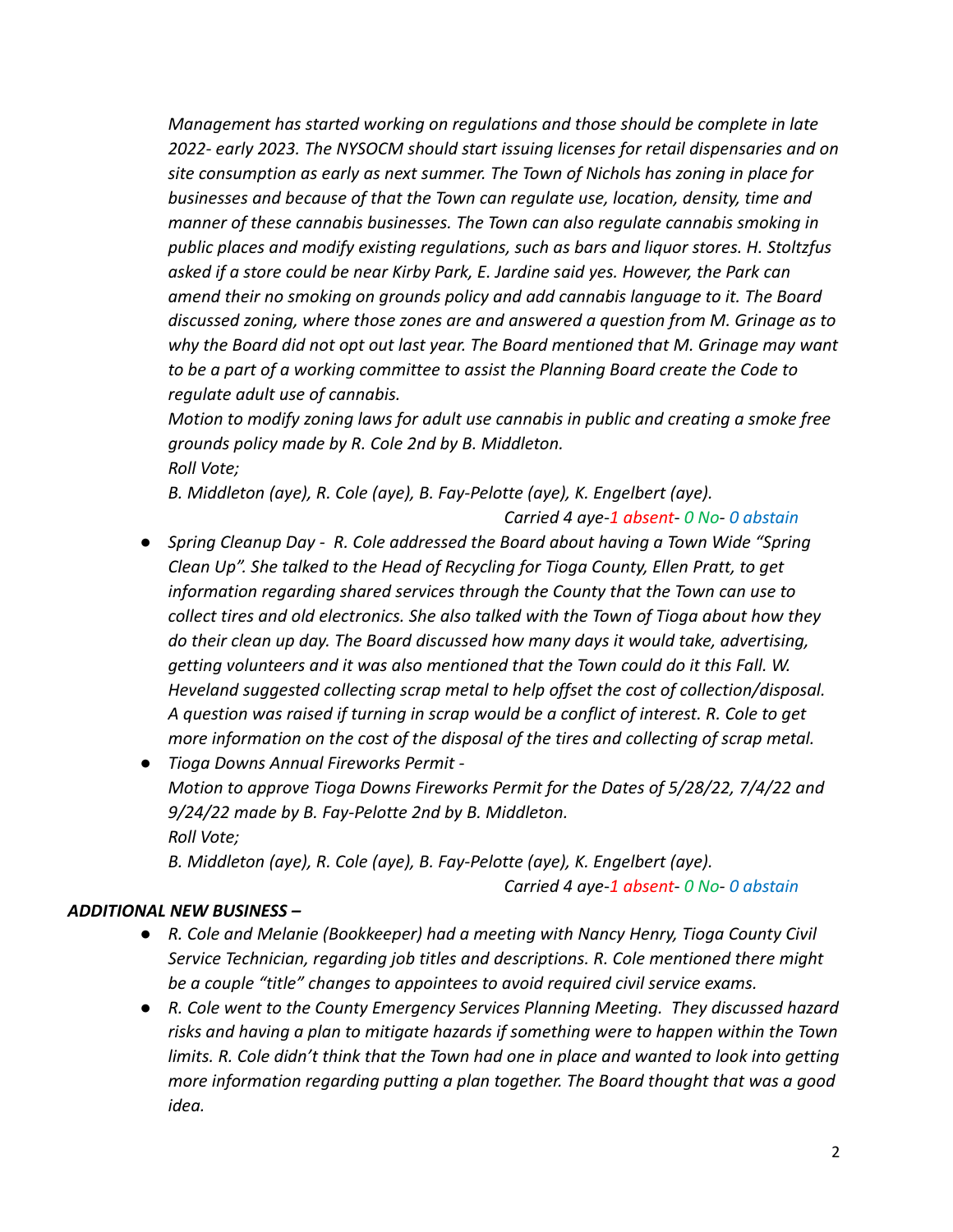## *UPDATE FROM TOWN PERSONNEL –*

*Highway - W. Heveland brought in the County shared services contract for Tri-County Tree Service for the Board to review to make sure there was no conflict of interest with the Town hiring this company. He also gave the Board members CHIPS, Pave New York and EMR funding figures from the State, which is approximately \$300,000.00 for road repair and paving. W. Heveland told the Board that they are getting the roads ready for paving, as well as changing driveway pipes and putting in crossover pipes. They are also working on trucks. The Board asked if the trucks were fixed and W. Heveland stated that there are still 2 trucks down with electrical problems, one is in the shop and when it comes back the other will go in to get fixed. W. Heveland and the Board discussed replacing trucks and the Board asked W. Heveland to document how often, which trucks break down, what is broken and how long it is out of commission. B. Midleton asked W. Heveland when he will start paving, W. Heveland stated that they were getting the roads ready first and there is not an exact start date yet.*

*Buildings and Grounds - Motion to table bid estimates of service contract estimate for the standby generator and air filter grills at the Highway Garage until the Board can further discuss it with R. Thetga Jr. made by B. Fay-Pelotte 2nd by R. Cole. Roll Vote;*

*B. Middleton (aye), R. Cole (aye), B. Fay-Pelotte (aye), K. Engelbert (aye).*

*Carried 4 aye-1 absent- 0 No- 0 abstain Historian - K. Hart-Baker gave an update on the museum regarding visitors, student volunteers, donations, Historical signage and the Memories of Nichols Facebook page. She has also created a tribute in the hallway for Memorial Day for those that were killed in action from the civil war to present day.*

# *OLD BUSINESS –*

*Hazard Mitigation Grant - K. Engelbert said there are 4 homeowners interested and it will be a 90/10 cost share.*

*Shared Services/Upstate Town Association - B. Middleton stated that there were no meetings this month and that he will talk to Marte Saurerbrey regarding shared services on Thursday.*

*Comprehensive Plan/Council of Governments - B. Fay-Pelotte reported COG and Comp Plan update at the last meeting and told the Board that she had attended a meeting on May 5th with the Office of Cannabis Control Board where they passed 2 resolutions to advise regulation. The first resolution was for home cultivation for medical marijuana; a person can have up to 6 mature, 6 immature plants and can possess up to 5 lbs of home cultivated cannabis for a certified patient that needs it medically. It also calls for the regulation of sales of plants and seeds to ensure that they are quality and safe products, as well as packaging and labeling of the products to include when the product was harvested and what pesticides were used for medicinal marijuana. The second resolution determined that the Chairperson will grant the cultivator licenses and the Board will issue the conditional adult use cultivator licenses. March 15 the application portal opened to apply to cultivate marijuana and will close on June 30. The Board discussed that the State has received up to 150 applications so far and that none were for Tioga County at that time. Hazard Mitigation Plan/REAP - Nothing new Cancel May 25, 2022 Meeting - No motion made*